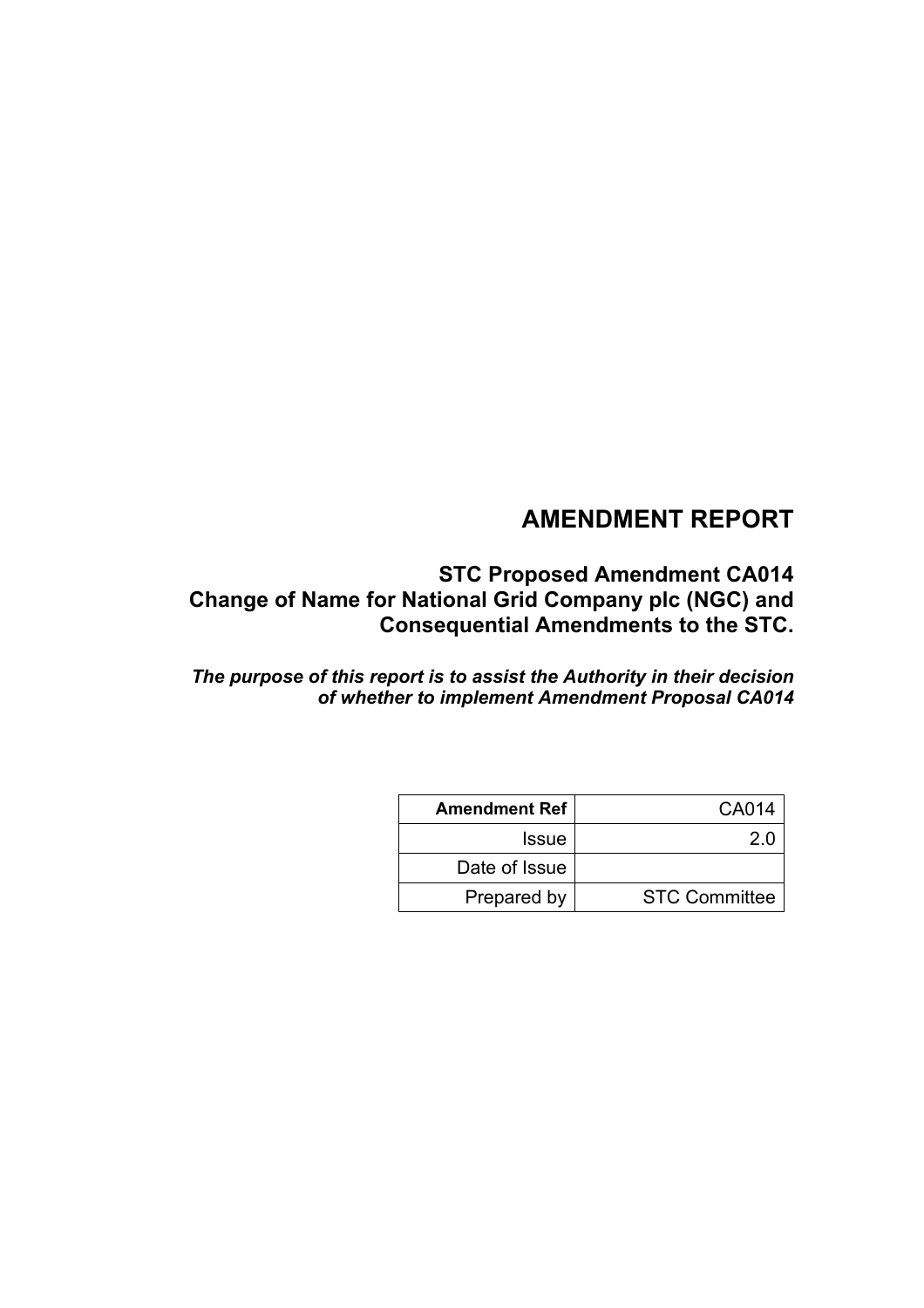### **I DOCUMENT CONTROL**

### *a National Grid Document Control*

| <b>Version</b> | <b>Date</b> | <b>Author</b> | <b>Change Reference</b>                                    |
|----------------|-------------|---------------|------------------------------------------------------------|
| 0.1            | 29/07/05    | STC Committee | Draft for STC Committee                                    |
| 1.0            | 09/08/05    |               | STC Committee   Draft for Industry Consultation            |
| 2.0            |             |               | STC Committee   Formal version for submission to Authority |

#### *b Document Location*

National Grid Website:

http://www.nationalgrid.com/uk/indinfo/stc

### *c Distribution*

| <b>Name</b>                                | Organisation |  |  |
|--------------------------------------------|--------------|--|--|
| The Gas and Electricity Markets Authority  | <b>Dfgem</b> |  |  |
| <b>STC Parties</b>                         | Various      |  |  |
| <b>Interested Parties</b>                  | Varidus      |  |  |
| Core Industry Document Owners              | Various      |  |  |
| National Grid Industry Ipformation Website |              |  |  |
|                                            |              |  |  |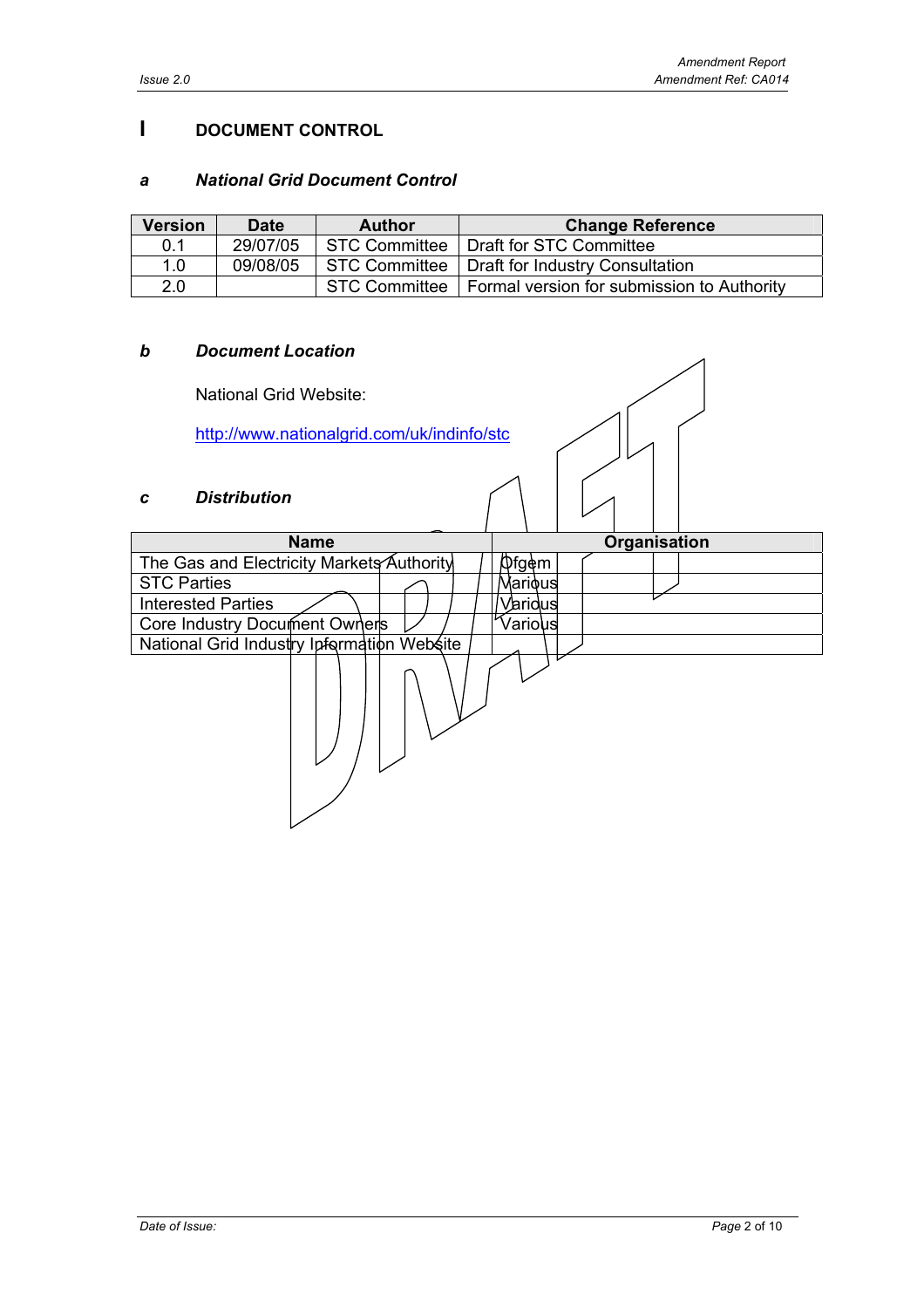# **II CONTENTS TABLE**

| а            |                                                                  |   |
|--------------|------------------------------------------------------------------|---|
| b            |                                                                  |   |
| C            |                                                                  |   |
| Ш            |                                                                  |   |
| 1            |                                                                  |   |
| $1.2$        |                                                                  |   |
| $\mathbf{2}$ |                                                                  |   |
| 3            |                                                                  |   |
| 3.1          |                                                                  |   |
| 4            | . 5                                                              |   |
| 5            |                                                                  | 5 |
| 6            | STC PARTIES' ASSESSMENTS<br>. 5                                  |   |
| 6.2          | 5                                                                |   |
| 6.3          | Scottish Hydro-Electric Transmission Limited (SHETL) View<br>. 5 |   |
| 6.4          | SP Transmission Limited (SPT) View.                              |   |
| 7            | IMPACT ON THE STC/STCP\$                                         |   |
| 8            | IMPACT ON CORE INDUSTRY DOCUMENTS                                |   |
| 9            |                                                                  |   |
| 10           |                                                                  |   |
| 11           |                                                                  |   |
|              |                                                                  |   |
|              |                                                                  |   |
|              |                                                                  |   |
|              |                                                                  |   |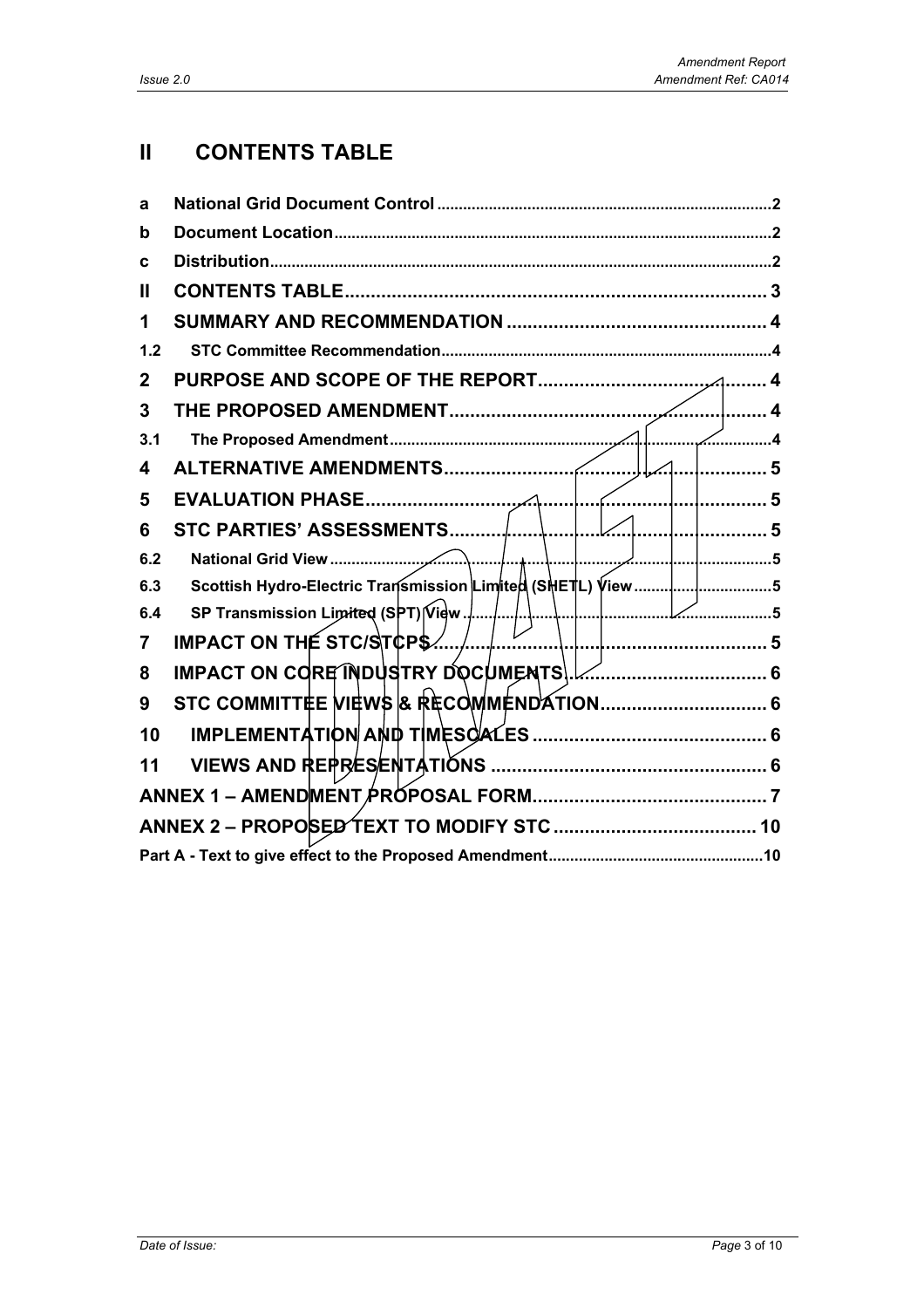## **1 SUMMARY AND RECOMMENDATION**

- 1.1.1 Code Amendment CA014 proposes to modify the STC to reflect the new registered name of National Grid Company plc (NGC). The proposal recommends that the definition of NGC currently used and all occurrences of the term within the STC are updated to reflect the change of name to National Grid Electricity Transmission plc (NGET).
- 1.1.2 Amendment Proposal CA014 was proposed by National Grid and submitted for consideration to the STC Committee Meeting on Tuesday, 19<sup>th</sup> July 2005.
- 1.1.3 The STC Committee has discussed Proposed Amendment CA014 and has recommended that it proceed to the Assessment and Report Phase.

### **1.2 STC Committee Recommendation**

- 1.2.1 The STC Committee recommends that CA014 be approved for implementation.
- 1.2.2 Should the Authority approve Amendment  $\widehat{\text{Proposition}}$ CA014, it is recommended that the STC be modified  $5$  business days after the Authority's decision.

# **2 PURPOSE AND SCOPE OF THE REPORT**

- 2.1.1 This Proposed Amendment Report has been prepared and issued by the STC Committee under the rules and procedures specified in the System Operator – Transmission Owner Code  $(S|T)$  as designated by the Secretary of State. It addresses issues relating to the usage of the term NGC within the STC.
- 2.1.2 Further to the submission of Amendment Proposal CA014 (see Annex 1), and the subsequent wider industry donsultation that was undertaken by the STC Committee, this document is addressed and furnished to the Gas and Electricity Markets Authority ("the Authority") in order to assist them in their decision whether to implement Amendment Proposal CA014.
- 2.1.3 This document outlines the nature of the changes that are proposed. It incorporates STC Committee's recommendations concerning the Amendment.
- 2.1.4 This Amendment Report has been prepared in accordance with the terms of the STC. An electronic copy can be found on the National Grid Industry Information website, at http://www.nationalgrid.com/uk/indinfo/stc

## **3 THE PROPOSED AMENDMENT**

### **3.1 The Proposed Amendment**

3.1.1 A motion was put forward at the National Grid Transco Annual General Meeting, held on  $25<sup>th</sup>$  July 2005, which sought shareholder approval to change the name of 'National Grid Transco plc' to 'National Grid plc'. Following any approval of this motion it was also noted that certain subsidiary company names including that of 'National Grid Company plc', the holder of the Transmission Licence, would also subsequently be amended.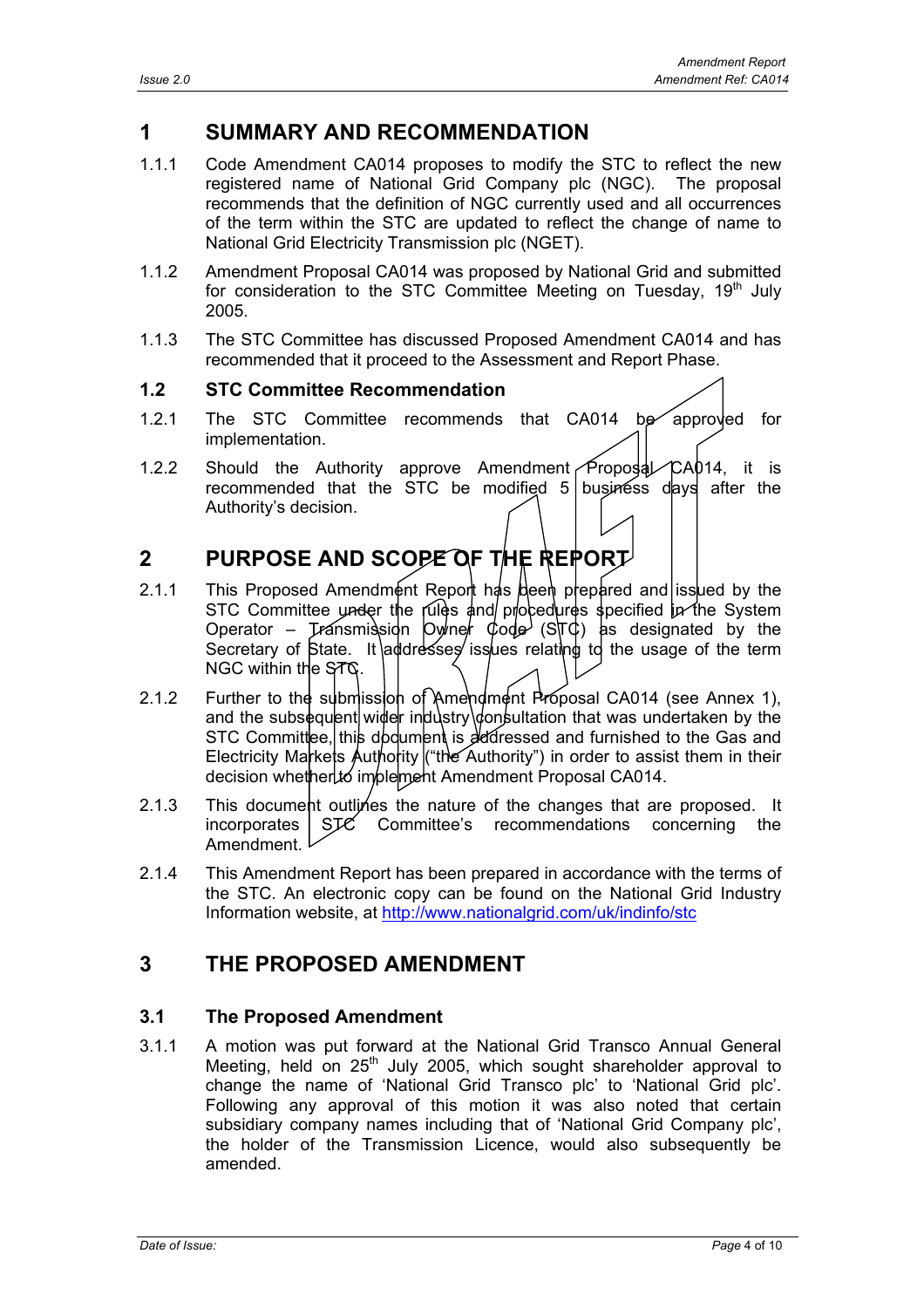- 3.1.2 The name 'National Grid Company plc' was proposed to be changed due to the potential similarity between the new group name 'National Grid plc' and 'National Grid Company plc'. The proposals therefore allowed that should the group name be changed so 'National Grid Company plc' would be simultaneously be renamed 'National Grid Electricity Transmission plc'.
- 3.1.3 CA014 was submitted to the July's meeting of the STC Committee prior to the outcome of the motion to change the group name being known. The motion was subsequently approved by NGT shareholders and with effect from  $27<sup>th</sup>$  July, the group has been known as 'National Grid plc'. CA014 therefore proposes that in accordance with the changes to company names the definition of "NGC" currently used within the STC and all occurrences of it within the STC are updated to reflect the revised company name namely "NGET".

## **4 ALTERNATIVE AMENDMENTS**

4.1.1 There were no alternative amendments submitted for CA014

## **5 EVALUATION PHASE**

5.1.1 The STC Committee has considered Proposed Ameriament CA014 and believes that no further information is required in order that the Parties may assess the Proposed Amendment. The Evaluation Phase is therefore not required for Amendment Proposal CA014.

# **6 STC PARTIES' ASSESSMENTS**

6.1.1 This section dontains a summary of the views and representations made by STC Parties during the Assessment Phase in respect of the Proposed Amendments, in accordance with Section B, Paragraph 7.2.5.2 of the STC.

## *6.2 National Grid View*

6.2.1 National Grid is supportive of Amendment Proposal CA014. The implementation of the proposed amendments will not have any impact on National Grid's Transmission System or IS Systems. No additional works or monies will be required to implement the proposed changes

## *6.3 Scottish Hydro-Electric Transmission Limited (SHETL) View*

6.3.1 SHETL is supportive of Amendment Proposal CA014. The implementation of the proposed amendments will not have any impact on SHETL's Transmission System or IS Systems. No additional works or monies will be required to implement the proposed changes.

## *6.4 SP Transmission Limited (SPT) View*

6.4.1 SPT is supportive of Amendment Proposal CA014. The implementation of the proposed amendments will not have any impact on SPTL's Transmission System or IS Systems. No additional works or monies will be required to implement the proposed changes.

## **7 IMPACT ON THE STC/STCPs**

7.1.1 The Proposed Amendments would require changes to existing STC terminology and to Section J (Interpretations and Definitions).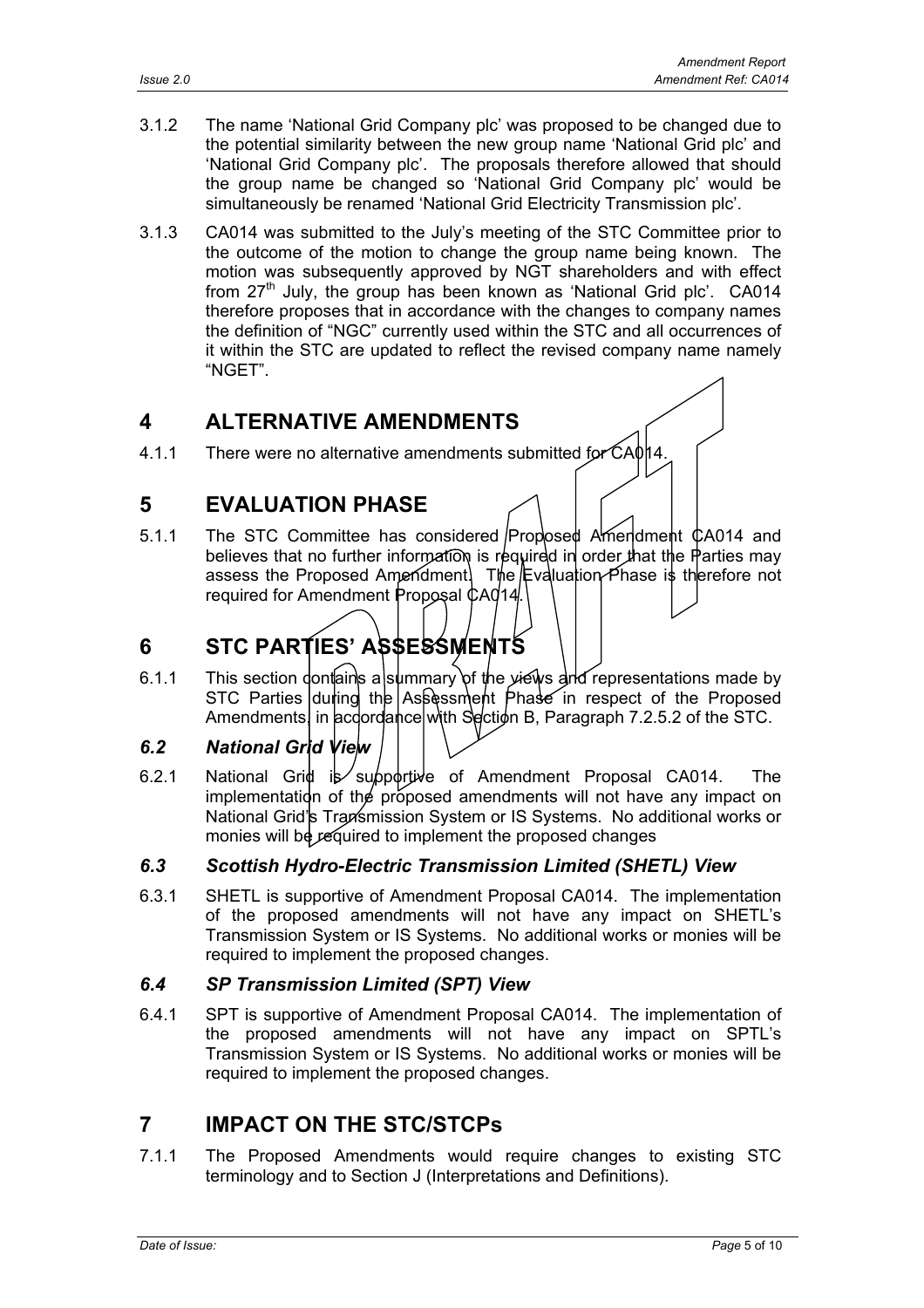- 7.1.2 The text required to give effect to the Proposed Amendments is contained at Annex 2 of this document.
- 7.1.3 All references to NGC that currently exist within the STCPs (including logos, letter headings) will have to be updated to reflect the new Transmission Licence name and branding. Proposed changed to the STCPs would be processed in accordance with Section B, paragraph 7.3 of the STC.

# **8 IMPACT ON CORE INDUSTRY DOCUMENTS**

8.1.1 The Proposed Amendment will have no impact on Core Industry Documents or other industry documentation or require any changes to computer systems established under Core Industry Documents.

# **9 STC COMMITTEE VIEWS & RECOMMENDATION**

- 9.1.1 The STC Committee believes that altering the STC on the basis of the amendment represented by CA014 would aid the promotion of good industry practise and efficiency in the implementation and administration of the arrangements described in the STC.
- 9.1.2 The STC Committee therefore recommends that Amendment Proposal CA014 should be approved for implementation to retain consistency and improve clarity and hence enable the  $\|\text{STC} \|^2$  parties to more efficiently discharge their licence obligations.

# **10 IMPLEMENTATION AND TIMESCALES**

10.1.1 Should the Authority approve Amendment Proposal CA014, it is recommended that the STC be modified  $\beta$  business days after the Authority's decision.

# **11 VIEWS AND REPRESENTATIONS**

- 11.1.1 Views were invited from Industry parties upon the Amendment contained within this Proposed Amendment Report.
- 11.1.2 The STC Comprifitee received 0 responses following the publication of the Proposed Amendment Report.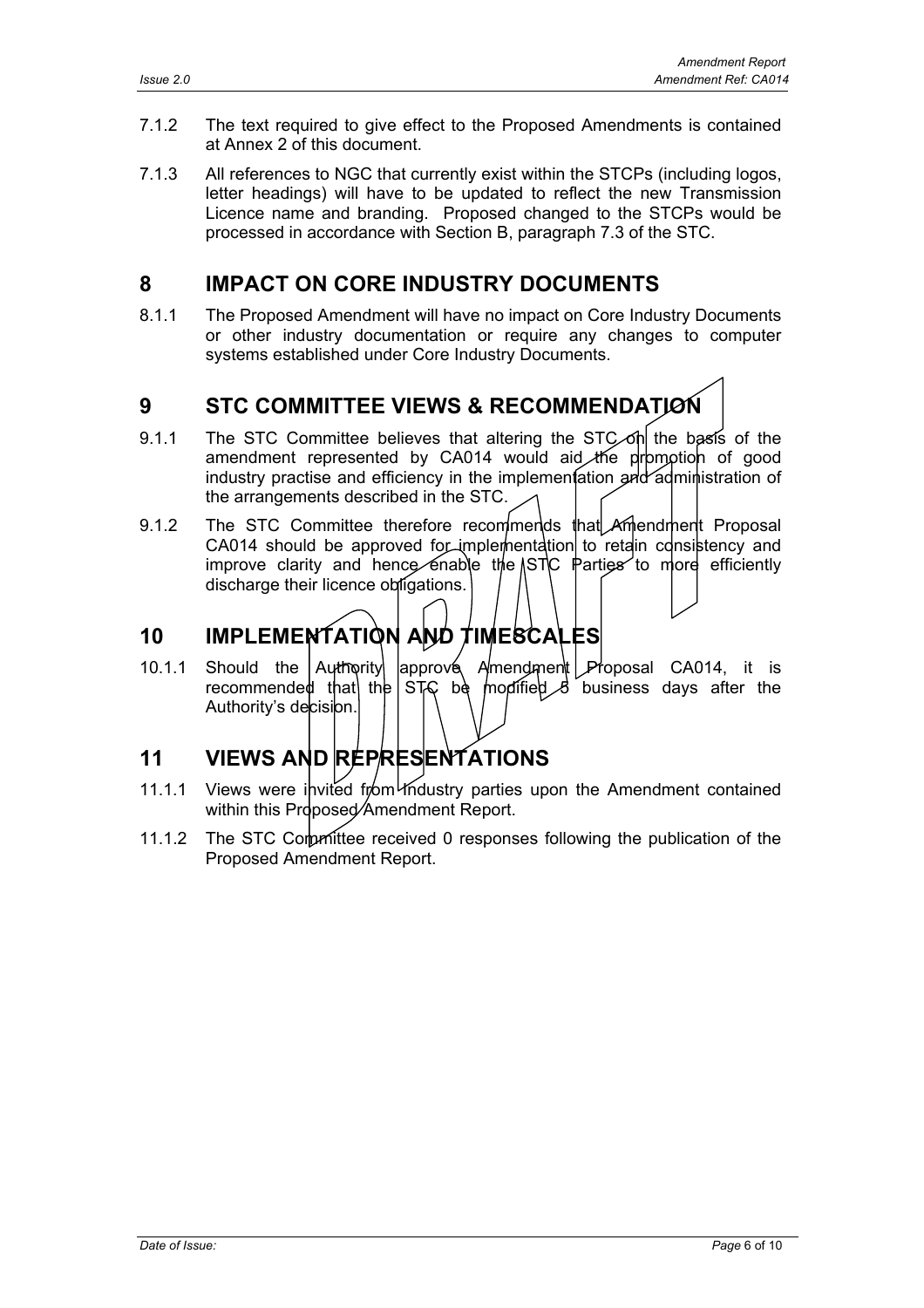# **Annex 1 – Amendment Proposal Form STC Amendment Proposal Form - CA014**

#### **1. Title of Amendment Proposal**

Change of Company Name for National Grid Company plc (NGC) and consequential Amendments to the STC.

#### **2. Description of the Proposed Amendment** *(mandatory field)*

Subject to National Grid Transco shareholder approval of the motion to change the name of the National Grid Transco to National Grid, this amendment proposes that the STC be modified to reflect the subsequent new name – National Grid Electricity Transmission plc (NGET) - for the holder of the Transmission Licence. This proposal proposes that the definition of NGC currently used within the STC and all occurrences of it within the STC are therefore updated.

#### **3. Description of Issue or Defect that Proposed Amendment seeks to Address** *(mandatory field)*

A motion has been submitted to National Grid Transco's Annual General Meeting (to be held on  $25<sup>th</sup>$ July), requesting shareholder approval to change the name of the  $\frac{1}{2}$  or if the motion were approved, as of 26<sup>th</sup> July, the group would be known as "National Grid plc".

Due to the potential similarity between the group name  $\theta$  National Grid plc" and the holder of the Transmission Licence, "National Grid Company plc", at the same time as the group name is changed, "National Grid Company plc" will be renamed "National Grid Electricity Transmission plc".

Subject to shareholder approval of the change to the group name and the consequential change in name of National Grid Company plc, it is proposed that the STC be amended accordingly to reflect the revised company identities.

**4. Impact on the STC** *(information should be given where possible)*

Changes to existing Terminology

Replacing the use of NGC with that of NGET throughout the STC

Changes to Section J (Interpretation and Definitions)

• The definition of NGC to be amended to reflect the new company name in the following manner:

 NGET National Grid Electricity Transmission plc (No 2366977) whose registered office is at 1-3 Strand, London, WC2N 5EH;

#### **5. Impact upon the STCPs**

Should this Amendment be approved consequential changes to the STCPs will be required. Any reference to NGC would have to be changed to NGET. These changes would be approved by the STC Committee through the normal STCP Amendment process.

**6. Impact on other frameworks e.g. CUSC, BSC** *(information should be given where possible)* None

**7. Impact on Core Industry Documentation** *(information should be given where possible)* None

**8. Impact on Computer Systems and Processes used by STC Parties** *(information should be given where possible)*

None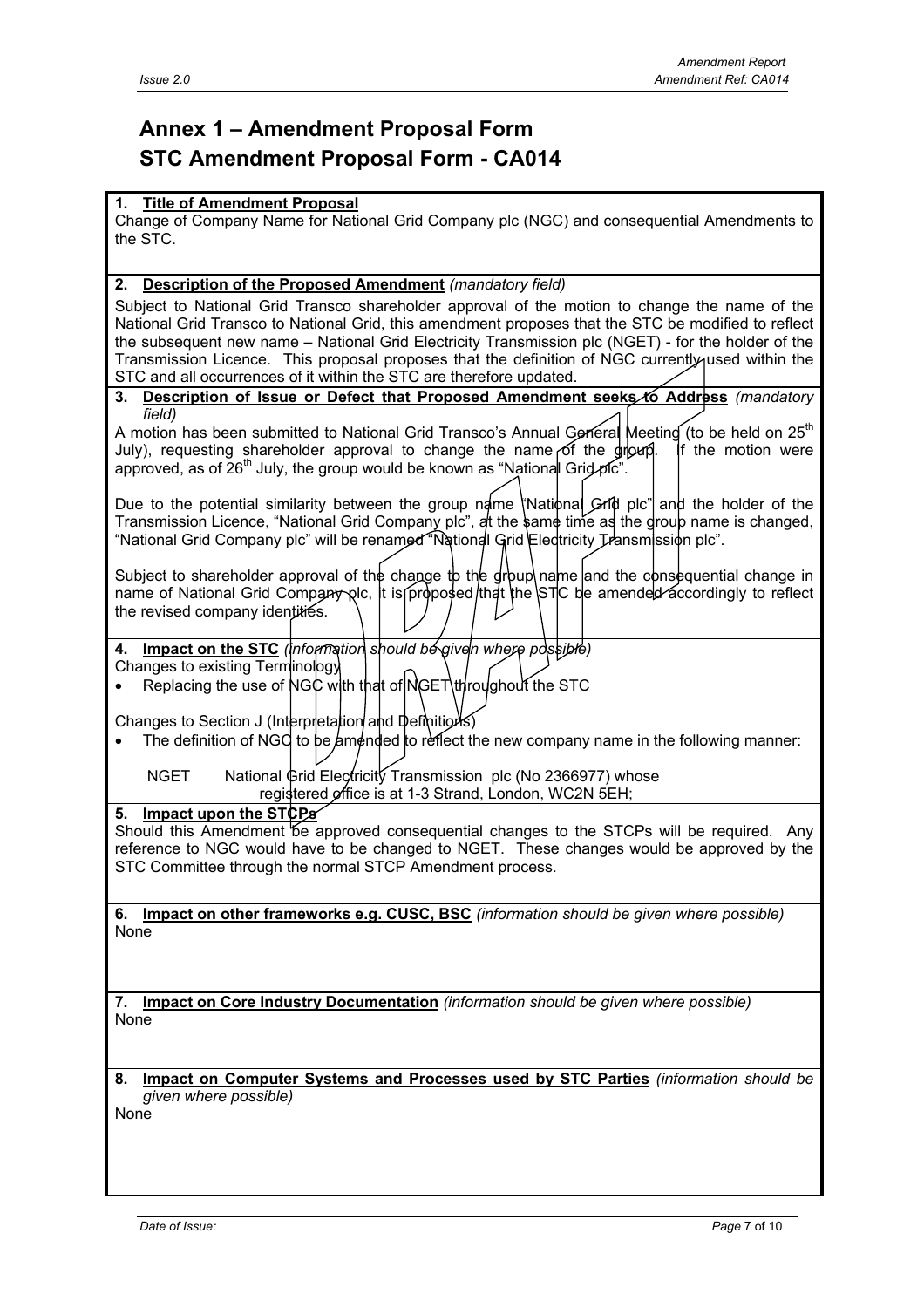**9. Details of any Related Modifications to Other Industry Codes** *(where known*) None

#### **10. Justification for Proposed Amendment with Reference to Applicable STC Objectives** *(mandatory field)*

The Terms of the Transmission Licence (TL) require National Grid to establish and operate procedures for the modification of the STC, including the modification procedures themselves so as to better facilitate achievement of the Applicable STC Objectives. Referring to the new Transmission Licence name throughout the STC would aid the promotion of good industry practise and efficiency in the implementation and administration of the arrangements described in the STC.



- 
- *1. Those wishing to propose an Amendment to the STC should do so by filling in this "Amendment Proposal Form" that is based on the provisions contained in Section 7.2 of the STC.*
- *2. The Committee Secretary will check that the form has been completed, in accordance with the requirements of the STC, prior to submitting it to the Committee. If the Committee Secretary accepts the Amendment Proposal form as complete, then she/he will write back to the Proposer informing them of the reference number for the Amendment Proposal and the date on which the Committee will consider the Proposal. If, in the opinion of the Committee Secretary, the form fails to provide the information required in the STC, then he/she may reject the Proposal. The Committee Secretary will inform the Proposer of the rejection and report the matter to the Committee at their next meeting. The Committee can reverse the Committee Secretary's decision and if this happens the Committee Secretary will inform the Proposer.*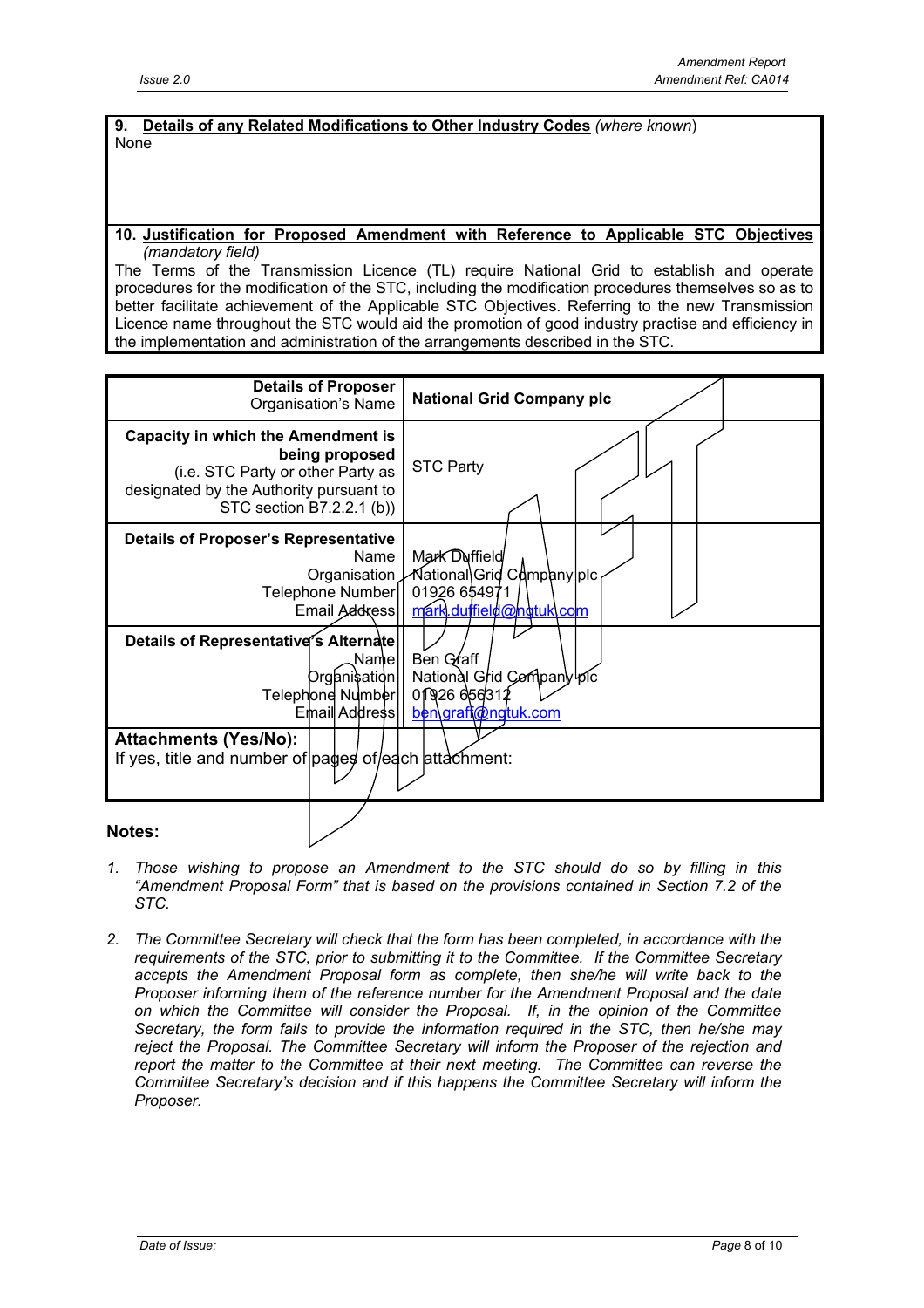The completed form should be returned to:

Lilian Macleod STC Committee Secretary Commercial Frameworks National Grid Company plc NGT House Warwick Technology Park Gallows Hill Warwick, CV34 6DA

Or via e-mail to: STCTeam@uk.ngrid.com